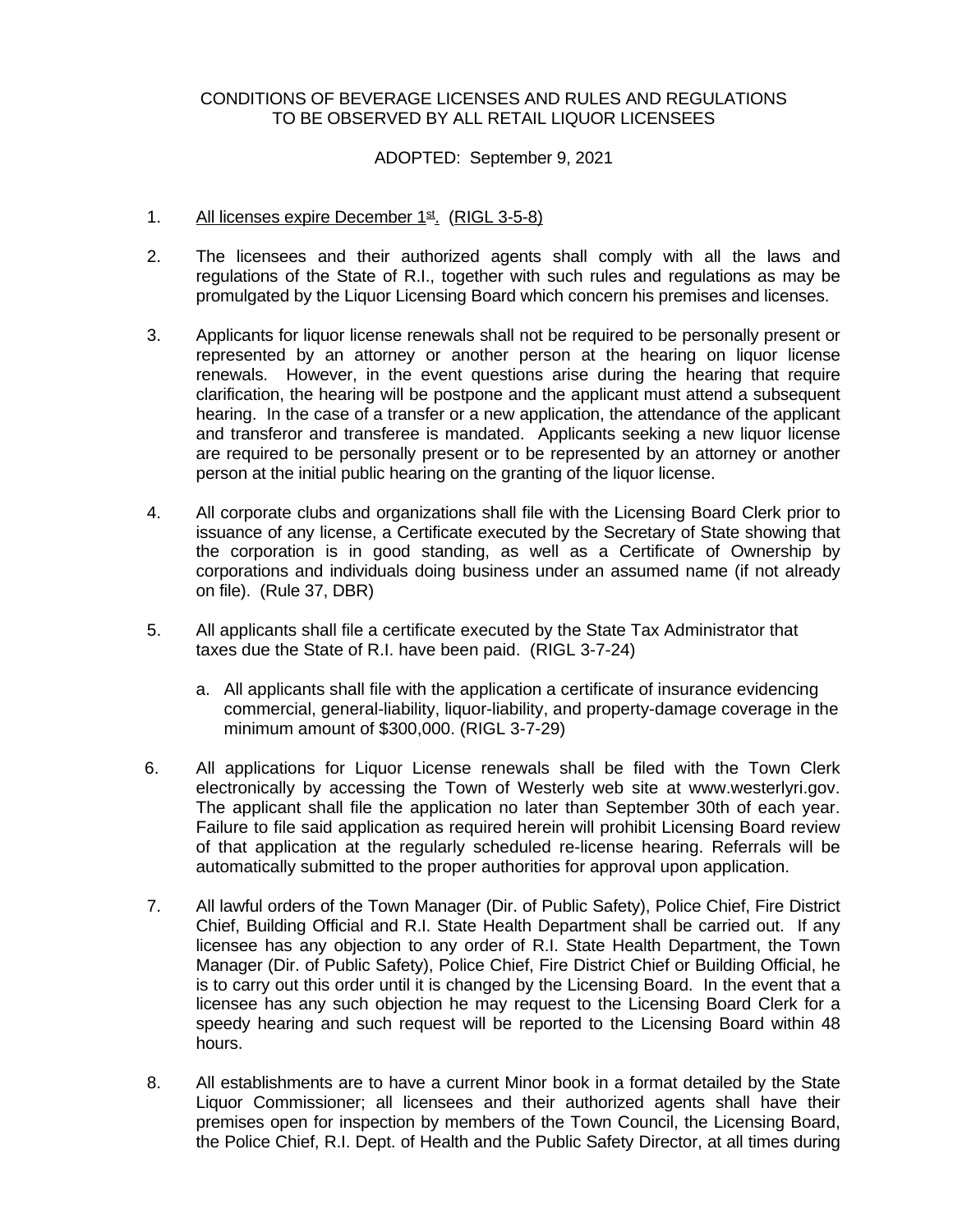business hours. (RIGL 3-8-6)

- 9. All licensees shall submit to the Police Chief a list of the names and addresses of all employees working for the licensed establishment by November 15 of each year or five (5) days prior to opening. Such lists shall at all times be kept current by giving notice in writing to the Police Chief upon any change in employees.
- 10. Every applicant is required to submit to the local licensing board and keep current an accurate drawing of the licensed premises outlining and providing the dimensions of the area which is actually subject to the license. Any sale, service or storage of alcoholic beverages outside the licensed premises is a violation. (Rule 27, DBR) Said drawing shall include a clearly defined description of the area where alcoholic beverages are to be served and stored.
- 11. All applicants shall provide the Licensing Board with a current menu.
- 12. All delinquent and current Business and Real Estate Taxes, Water and Sewer Use Charges on real estate where the business is operated and the real estate is owned by the applicant, must be paid prior to the issuance of any license. In other instances, where the business is operated on real estate that is not owned by the applicant, delinquent and current business taxes, including water and sewer use charges for which the applicant may be responsible, must be paid prior to the issuance of any license. A license will not be transferred until the above requirements are complied with. (Code 158-2)
- 13. All Beverage License Transfers, which are granted, shall be subject to approval of said transfer by the RI Division of Taxation; therefore, no transferee shall be allowed to operate until said approval is received. However, the transferee may work under the transferor's license, provided the transferor remains on the premises with its license on display pending approval of said transfer by the RI Division of Taxation and issuance of the transferee's liquor license by the Town Clerk. A Certificate of Good Standing must be received from the Division of Taxation within thirty (30) days of the granting of the transfer by the Licensing Board, otherwise the transfer becomes null and void and the application process must be repeated. In addition, all current year taxes, Water and Sewer Use Charges due the Town of Westerly must be paid in full before issuance of the Beverage License Transfer. (Rule 44, DBR)
	- a) No requests for the transfer of liquor licenses shall be granted during the months of September, October and November in each year.
- 14. No applicant shall be open for business without a valid license on the premise. Failure to have an approved license within thirty (30) days after the granting of a license will require the Town Clerk to notify the Licensing Board as to reasons why the applicant has not complied with requirements for said license. (Code 158-3, 4, State Law 3-5-18b)
- 15. All fees for Liquor Licenses or the renewal thereof shall be paid in full upon filing of the application and no application shall be considered until the fee for same has been received by the Clerk.
- 16. All liquor licenses shall be issued upon compliance and no later than December 1<sup>st</sup>. Only those licenses designated as "seasonal" shall be held by the Clerk until such time as the licensee, upon compliance, is ready to open for business. The Clerk shall notify the board of all licenses approved and not picked up within sixty (60) days.
- 17. The Licensing Board reserves the right to make such other and further rules and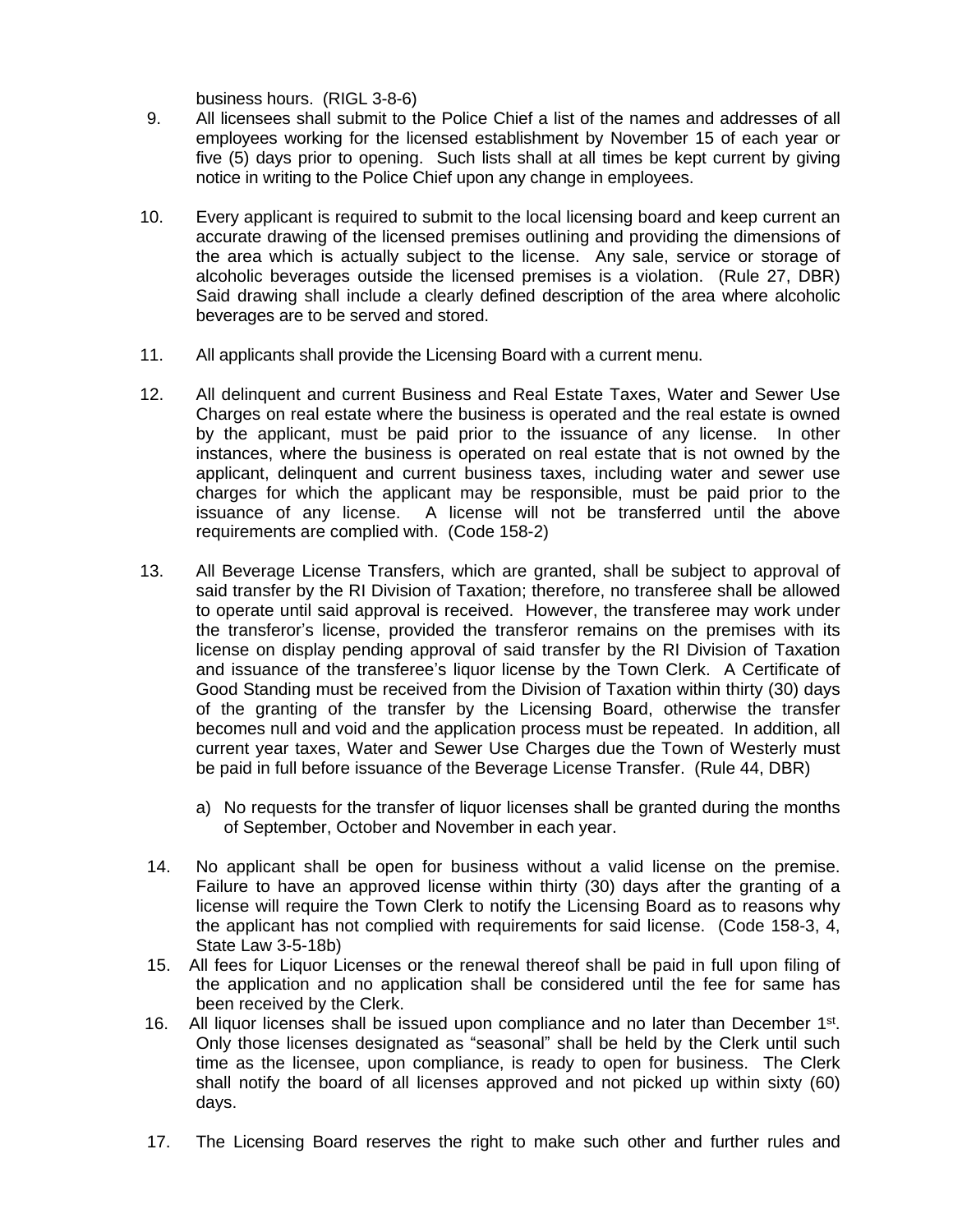regulations as it may from time to time deem appropriate for the protection of the health, welfare and safety of the community.

- 18. The Licensing Board Clerk shall provide a copy of the above conditions, rules and regulations of licenses to each licensee upon the application of the license, and it is understood that the applicant hereby agrees to the above conditions in return for the privilege of the License.
- 19a. An applicant for a Class B Tavern license must satisfy to the Licensing Board that the Tavern is operating with reasonable sleeping accommodations as well as having a kitchen (where "kitchen" is defined in accordance with item19b, below) properly equipped and ready for use.
- 19b. An applicant for a Class B Victualer or B Limited alcoholic beverage license must demonstrate to the satisfaction of the Licensing Board that a satisfactory kitchen is established on the proposed premises. A kitchen is defined as a room or area that is a permanent part of the primary building in which food is cooked or prepared and contains a stove, sink with hot and cold running water, and a refrigerator. The applicant must show, to the satisfaction of the Licensing Board, that the establishment meets the requirement that a substantial part of the business is the furnishing of food for consumption on the premises. All kitchens must at all times meet the minimum requirements of the Department of Health and applicants must also obtain a certificate of occupancy from the Town of Westerly Building Inspector.
- 20. License fees shall be affixed in accordance with Chapter 121, Fee Schedule, of the Westerly Code of Ordinances.

The Licensing Board sets dates of all public hearings on all applications.

- 21. Renewals of Liquor Licenses shall not be considered as routine, but are contingent upon a full police report of any violations of the statutes or ordinances.
- 22. The Town Clerk shall retain a copy of all licenses issued by the Licensing Board.
- 23. All license holders shall be subject to all conditions of the Licensing Board. Each licensed establishment shall at all times remain open during the hours authorized under the laws of the State of R.I. and further no establishment shall close or shorten its hours without first obtaining special permission from the Licensing Board.
- 24. When an applicant has not served liquor or has not picked up a license that has been approved for over ten (10) months, the Licensing Board shall consider the license for a show-cause hearing as to why a license shall not be revoked.
- 25. Any applicant for whom a license has been granted by the Licensing Board, but not issued pending full compliance with conditions and criteria for same, shall have no more than one (1) year after the original granting of the license to meet all such conditions and criteria set forth in the granting order. If the applicant does not comply within one (1) year, the license shall become null and void without further hearing by the Licensing Board. Said time period shall not be calculated when the license at issue is involved in litigation, from the date of the commencement of the action to final disposition. (Rule 14, DBR)
- 26. Any applicant for a new license or the upgrading of an existing license who, after a hearing, is denied a license or upgrading of a current license shall not be allowed to again request consideration at the same location for a period of one year after date of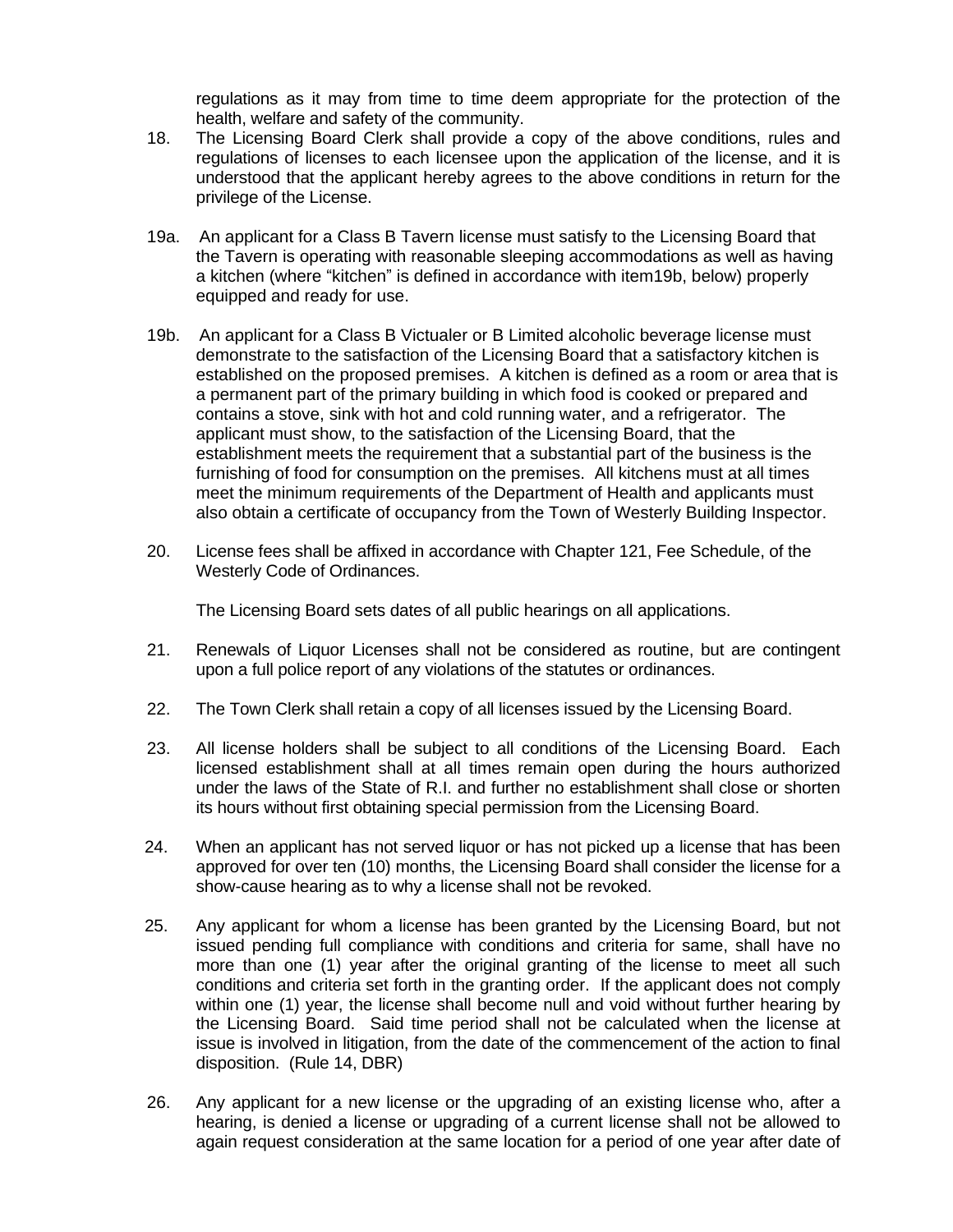the Licensing Board decision.

- 27. There shall be no inside or outside entertainment at any establishment serving alcoholic beverages without prior approval of the Licensing Board. (RIGL 3-7-7.3)
- 28. No licensee shall suffer or permit any person to appear on licensed premises in such manner or attire as to expose to view any portion of the pubic area, anus, vulva or genitals, or any simulation thereof, nor shall suffer or permit any female to appear on licensed premises in such manner or attire as to expose to view any portion of the breast below the top of the areola, or any simulation thereof. (Code 68-3)
- 29. All management and employee personnel of all liquor establishments within the Town of Westerly who serve or sell liquor shall have taken and been certified as having completed the alcoholic servers program administered by appropriate and recognized agencies. Persons so certified will continue to be recognized as qualified for three (3) years following certification. Any new employees or license holders shall be required to have completed such course within sixty (60) days of employment or license award or transfer. As a condition of license renewal, and as part of the license renewal application, each licensee must submit to the Town Clerk information verifying that all such personnel employed more than sixty (60) days in the past year have completed a certified program within the last three (3) years. (RIGL 3-7-6.1)
- 30. Upon notification to the Licensing Board of a violation of any of the above conditions, rules and regulations, such licensee shall be notified and a hearing shall be conducted before the Licensing Board within a reasonable time of such notice, at which time the Licensing Board may take such action as the circumstances may require, including a suspension or revocation of such license.
- 31. The aforesaid Conditions of Beverage Licenses and Rules and Regulations may be amended at any time by the Licensing Board.